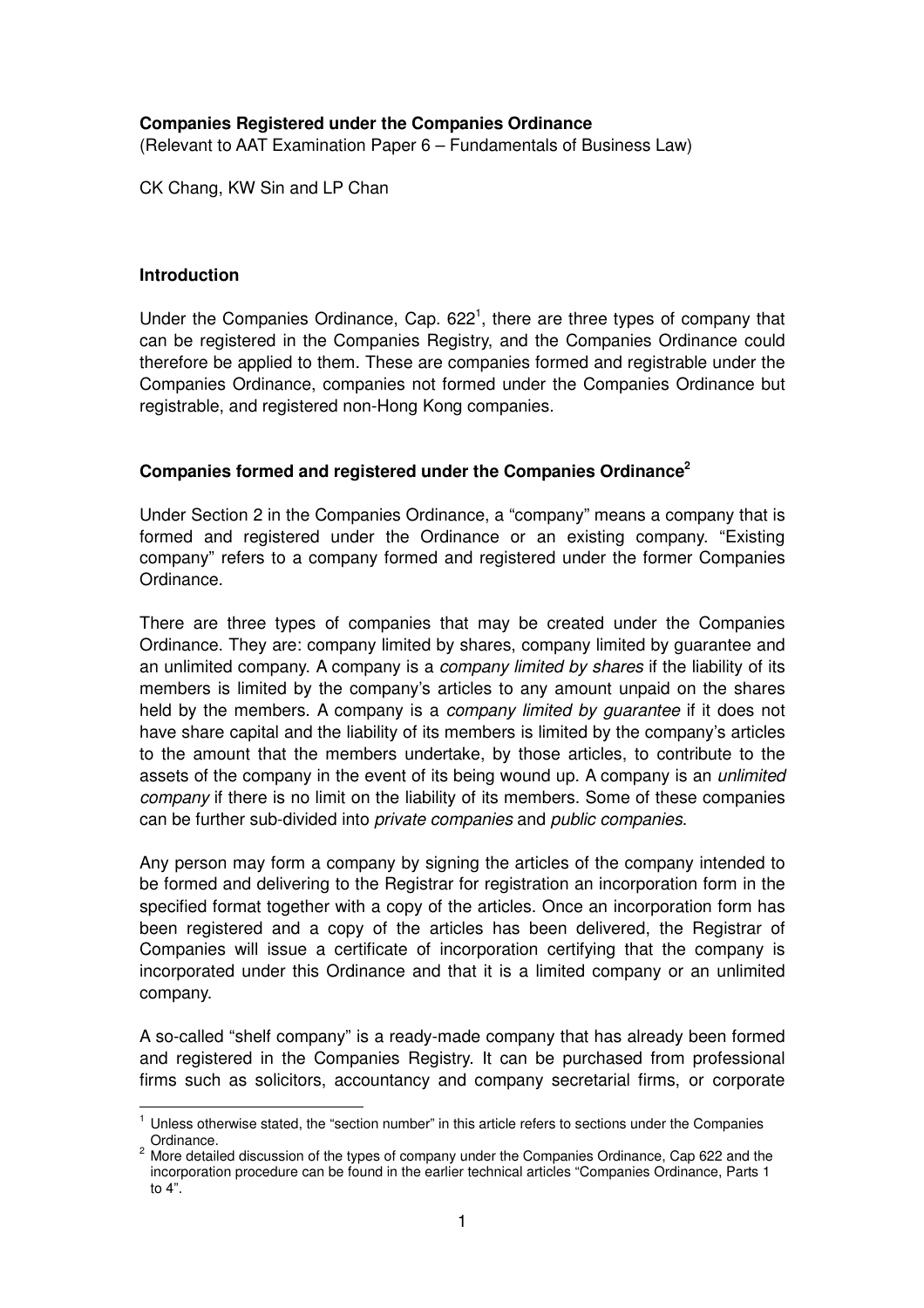service providers. The professional firm usually states that the company has not commenced its business since incorporation and has no outstanding liabilities. Despite this, a shelf company may have hidden liabilities, especially if it was set up some time ago. In the past, purchasing a company from "the shelf" had the advantages of being quicker and simpler than forming a new company through the incorporation process. This may no longer be the case following the introduction of the new e-Registry system.

# **Companies not formed, but registrable under the Companies Ordinance**

Part 17 of the Companies Ordinance provides for another group of companies that are not formed, but registrable, under the Ordinance. The Registrar of Companies may, upon application by an *eligible company* in a specified form, register a company as an unlimited company; or a company limited by guarantee (Section 807, Companies Ordinance). Only these two types of company may be registered under this Part of the ordinance.

An "eligible company" is defined as a company formed after 1 May 1865 in pursuance of an Ordinance other than the Companies Ordinance or a former Companies Ordinance; or otherwise constituted after that date according to law (Section 806, Companies Ordinance). Upon registering an eligible company under this Part, the Registrar must issue to it a certificate of registration. However, registering a company through this procedure is not common, and unlimited companies in particular are rare.

## **Registered non-Hong Kong company**

A "non-Hong Kong company" is a company incorporated outside Hong Kong that establishes a place of business in Hong Kong. "Registered non-Hong Kong company" refers to a non-Hong Kong company that is registered in the Companies Register as a registered non-Hong Kong company (section 2). These companies are mainly regulated under Part 16, Non-Hong Kong Companies.

A non-Hong Kong company must, within one month after the establishment of the place of business, apply to the Registrar for registration as a registered non-Hong Kong company. It is an offence if a non-Hong Kong company fails to do so.

The term "place of business" is not clearly defined but includes a share transfer office and a share registration office. In Kam Leung Sui Kwan v Kam Kwan Lai and others (2015), the Court of Final Appeal accepted that the word "establish" indicates that some degree of regularity and permanence of location is required. It went on to explain that:

In our view "place of business" connotes a place where or from which the company either carries on or possibly intends to carry on business. While "business" is not confined to commercial transactions or transactions which create legal obligations, there is no reason to suppose that it covers purely internal organisational changes in the governance of the company itself. The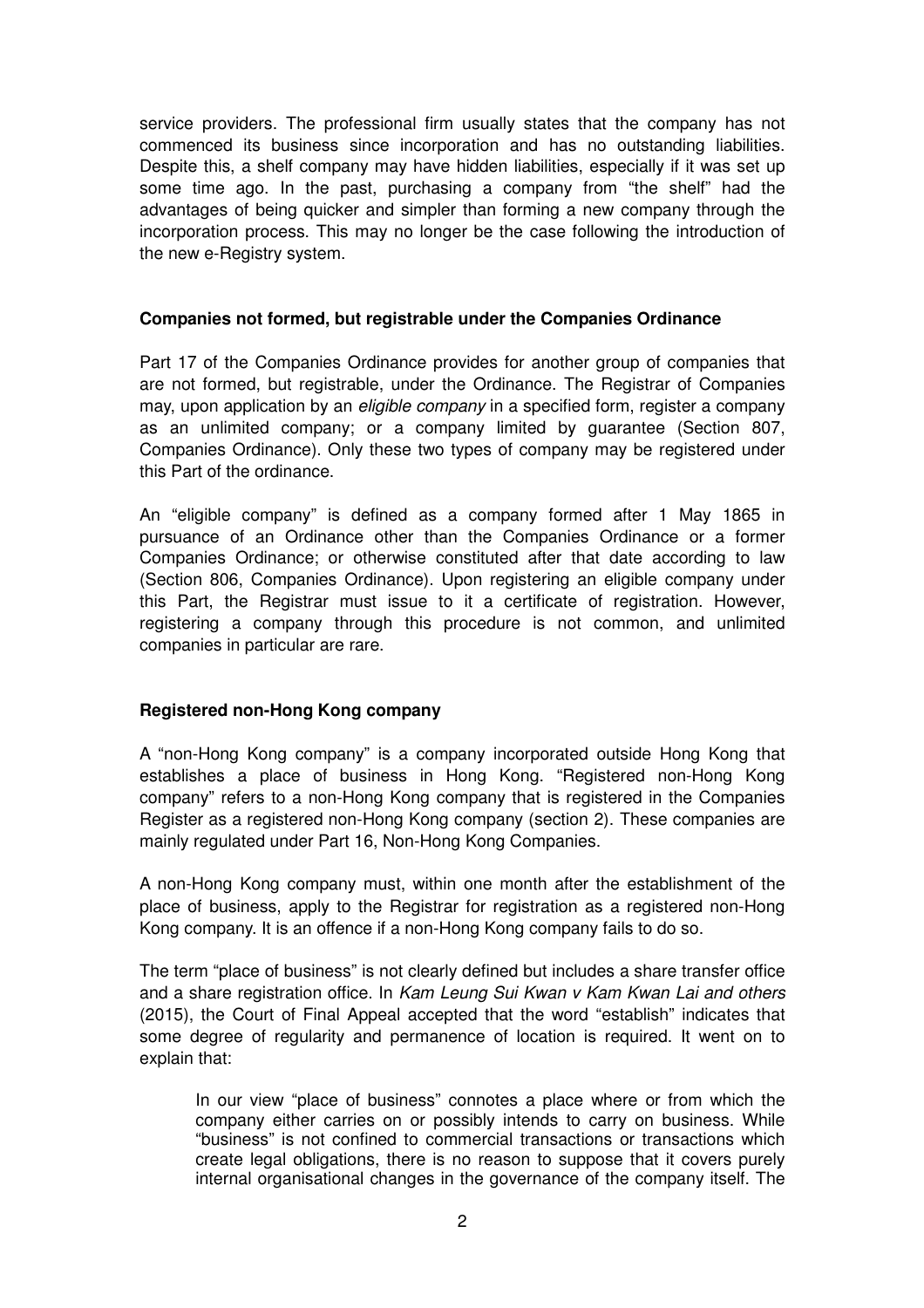notion that it does seems to follow from a belief that a company must have a place of business somewhere, but (leaving aside the share transfer and registration office) there is nothing in fact or law which requires a company which does not carry on business at all to have a place of business, and there is nothing strange in finding that such a company has not established one anywhere.

In that case, the court found that the company in question had not established a place of business in Hong Kong based on the following factual observations:

There was no evidence that the Company (i.e. Yung Kee Holdings Limited) had or needed an office in the building or kept its books and records there; it kept no accounts and its register of members was kept in the BVI with a copy kept by the Company's agent at its own office elsewhere in Hong Kong. The Company did not keep a share transfer or share registration office in Hong Kong. It held no board or general meetings prior to April 2009, and since then there were only 8 resolutions of the Company or its directors, which were all concerned with internal matters such as the payment of dividends or changes to the composition of the board. Indeed, but for Kwan Lai's decision to take control of the board the only matters which would have occupied the attention of the Company's directors in 2009 would have been the declaration of dividends.

Many of the resolutions in question were paper resolutions. Thus the important resolution of the Company amending its Articles (dealing with the quorum and length of notice for Board meetings) and appointing Carrel to be a director of the Company … was a written resolution of the shareholders of the Company and was signed by Kwan Lai alone. He signed the document three times, once in his own right and once on behalf of each of his companies Legco and Everway, who together held 55% of the shares in the Company. It appears to have been signed on the 8th Floor of the Yung Kee Building but could have been signed anywhere; and it is fanciful to suppose that by signing a document three times the sole signatory constituted the place where he signed it the Company's place of business.

In order to be registered as a non-Hong Kong company, the application must be made in the specified form, must contain the particulars prescribed by procedural regulations, must contain the required details of at least one person who is proposed to be an authorized representative on registration of the non-Hong Kong company, must be accompanied by the documents prescribed by procedural regulations and must be delivered to the Registrar.

An "authorized representative", in relation to a registered non-Hong Kong company, means:

- (a) a natural person resident in Hong Kong;
- (b) a solicitor corporation;
- (c) a corporate practice as defined by section 2(1) of the Professional Accountants Ordinance (Cap. 50); or
- (d) a firm of solicitors or certified public accountants (practising),